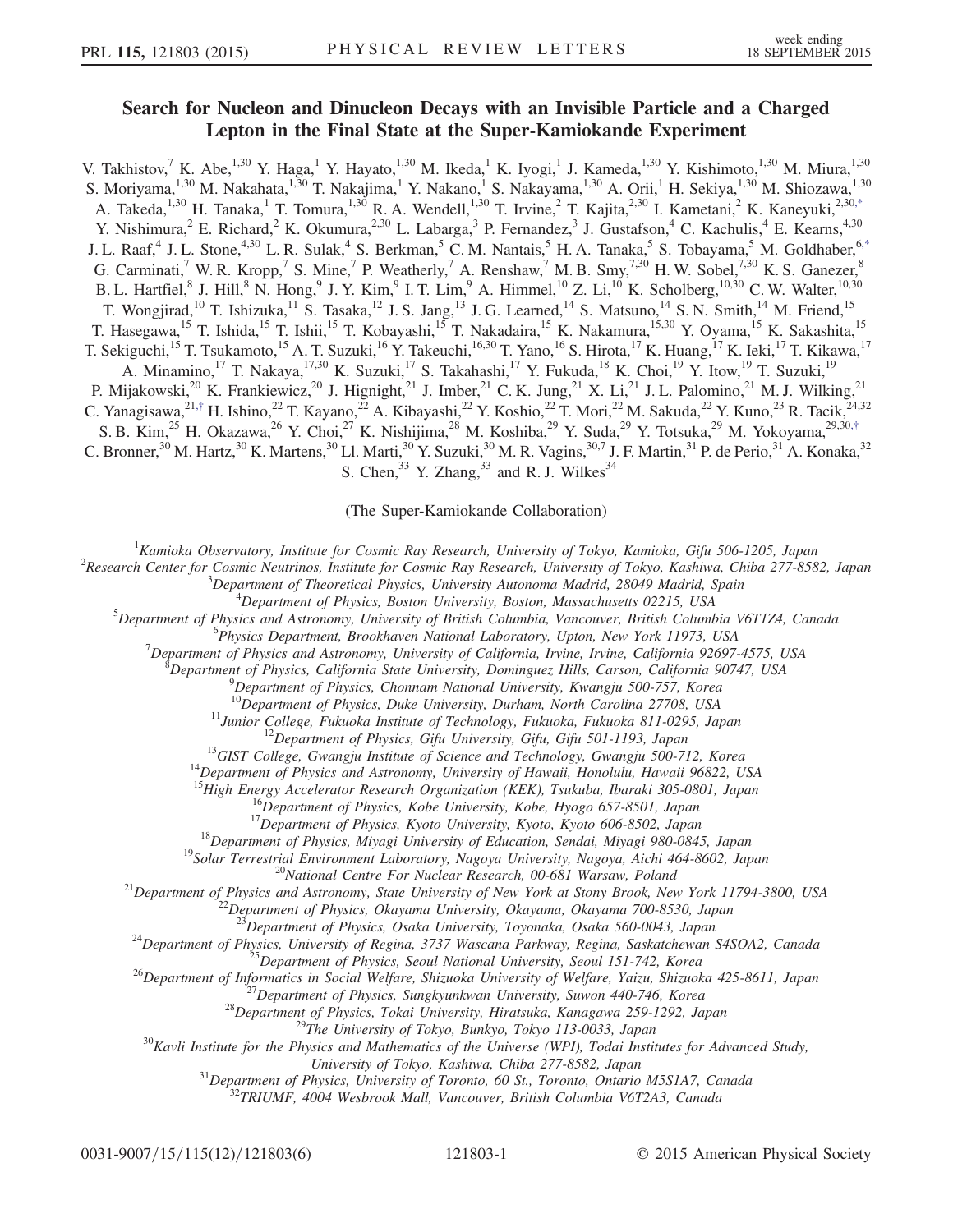$33$ Department of Engineering Physics, Tsinghua University, Beijing 100084, China  $34$ Department of Physics, University of Washington, Seattle, Washington 98195-1560, USA (Received 5 August 2015; published 18 September 2015)

Search results for nucleon decays  $p \to e^+X$ ,  $p \to \mu^+X$ ,  $n \to \nu\gamma$  (where X is an invisible, massless particle) as well as dinucleon decays  $np \rightarrow e^+ \nu$ ,  $np \rightarrow \mu^+ \nu$ , and  $np \rightarrow \tau^+ \nu$  in the Super-Kamiokande experiment are presented. Using single-ring data from an exposure of  $273.4$  kton  $\cdot$  yr, a search for these decays yields a result consistent with no signal. Accordingly, lower limits on the partial lifetimes of  $\tau_{p\to e^+X} > 7.9 \times 10^{32}$  yr,  $\tau_{p\to \mu^+X} > 4.1 \times 10^{32}$  yr,  $\tau_{n\to \nu\gamma} > 5.5 \times 10^{32}$  yr,  $\tau_{np\to e^+ \nu} > 2.6 \times 10^{32}$  yr,  $\tau_{np\to\mu^+\nu} > 2.2 \times 10^{32}$  yr, and  $\tau_{np\to\tau^+\nu} > 2.9 \times 10^{31}$  yr at a 90% confidence level are obtained. Some of these searches are novel.

DOI: [10.1103/PhysRevLett.115.121803](http://dx.doi.org/10.1103/PhysRevLett.115.121803) PACS numbers: 13.30.-a, 11.30.Fs, 12.10.Dm, 14.20.Dh

Many signs indicate that the standard model of particle physics is an incomplete description of nature. Gauge coupling unification, charge quantization, and other features suggest a more unified account, such as a grand unified theory (GUT) [\[1](#page-5-2)–4], as an underlying fundamental theory. While the unification scale ( $\sim 10^{15}$ – $10^{16}$  GeV) is unreachable by accelerators, rare processes predicted by these theories, such as proton decay, can be probed by large underground detectors. Being a signature prediction of GUTs, observation of an unstable proton would constitute robust evidence for physics beyond the standard model, while nonobservation will stringently constrain theoretical models.

The simplest unification scenarios based on minimal SU(5) and supersymmetric (SUSY) SU(5) have been decisively ruled out by bounds on  $p \to e^+ \pi^0$  [\[5](#page-5-3)–7] and  $p \rightarrow \bar{\nu}K^+$  [\[8\].](#page-5-4) Many alternative scenarios as well as potential signatures are possible (see [\[9\]](#page-5-5) for review).

In this Letter, we analyze a broad class of nucleon and dinucleon decay channels with a showering or nonshowering single Cherenkov ring signature within the Super-Kamiokande (SK) experiment, using the technique of spectral fit [\[10,11\]](#page-5-6). First, we have considered two general two-body decays  $p \to e^+ X$  and  $p \to \mu^+ X$ , where X is a single unknown invisible particle which is assumed to be massless. These searches are distinct from the modeldependent inclusive analyses of [\[12,13\]](#page-5-7) listed in the Particle Data Group [\[14\]](#page-5-8). Similarly, we also consider  $n \rightarrow \nu\gamma$ . Though this radiative process is suppressed, it has a clean signature and has been considered in the context of SU(5) [\[15\],](#page-5-9) with some models [\[9\]](#page-5-5) predicting a lifetime of  $10^{38 \pm 1}$  yr.

While single nucleon  $\Delta B = 1$  processes have been in general well studied, dinucleon  $\Delta B = 2$  channels also pose great interest. These higher-dimensional processes can become significant in models which suppress proton decay and could be connected to baryogenesis [\[16\]](#page-5-10), accounting for the observed baryon asymmetry of the Universe [\[17\].](#page-5-11) Such a connection may already be hinted at from the requirement of baryon number violation as a necessary condition for explaining the asymmetry [\[18\]](#page-5-12). The disappearance  $\Delta B = 2$  reactions, with invisible final state particles, have been studied and no signal excess was observed [19–[21\].](#page-5-13) The channels  $np \to e^+ \nu$ ,  $np \to \mu^+ \nu$ , and  $np \to \tau^+ \nu$  violate the baryon number by two units and violate the lepton number by either two or zero units. They can become significant in models with an extended Higgs sector [\[16,22\]](#page-5-10), which could be considered in the context of GUTs [\[23\].](#page-5-14) While the  $\tau$ cannot occur in single nucleon decay, in dinucleon decay the  $\tau$  channel is allowed [\[24\]](#page-5-15). The process  $np \to \tau^+\nu$  has not been experimentally studied before and in addition to the electron and muon channel searches we present the first search in the  $\tau$  channel.

In this work, SK data are analyzed from an exposure of the 22.5 kton fiducial mass for 273.4 kton yr, covering four running periods (SK-I through SK-IV). Details of the detector design and performance in each SK period, can be found in [\[25,26\]](#page-5-16). This analysis considers only events in which all observed Cherenkov light was fully contained within the inner detector.

Since final-state neutrinos or  $X$  (by definition) are not observed, the only signature of  $p \to e^+X$ ,  $p \to \mu^+X$ ,  $n \to \nu \gamma$ ,  $np \to e^+ \nu$ , and  $np \to \mu^+ \nu$  is a single charged  $e^+$  or  $\mu^+$  lepton, or single  $\gamma$ . Thus, the invariant mass of the initial state cannot be reconstructed and the signal will be superimposed on a substantial atmospheric neutrino background in the  $e$ -like and  $\mu$ -like momentum spectra. For the  $np \to \tau^+ \nu$  decay, only the  $\tau \to e^+ \nu \nu$  and  $\tau \to \mu^+ \nu \nu$  channels are considered, with the respective branching ratios of 17.8% and 17.4%. This allows us to perform all the analyses within a unified framework. The previous searches for  $n \to \nu \gamma$ ,  $np \to e^+ \nu$ , and  $np \to \mu^+ \nu$ , which were performed with a smaller detector using a counting method, resulted in the lifetime limits of  $2.8 \times 10^{31}$  yr [\[5\]](#page-5-3),  $2.8 \times 10^{30}$  yr [\[19\]](#page-5-13), and  $1.6 \times 10^{30}$  yr [\[19\]](#page-5-13), respectively. In contrast, the spectral fit employed within this work allows utilization of the extra information from the energy dependence of signal, background, and the systematic errors. This methodology has been recently employed in the SK nucleon decay [\[11,27\]](#page-5-17) and dark matter analyses [\[28\].](#page-5-18)

The nucleon decay signal events are obtained from Monte Carlo (MC) simulations, in which all the nucleons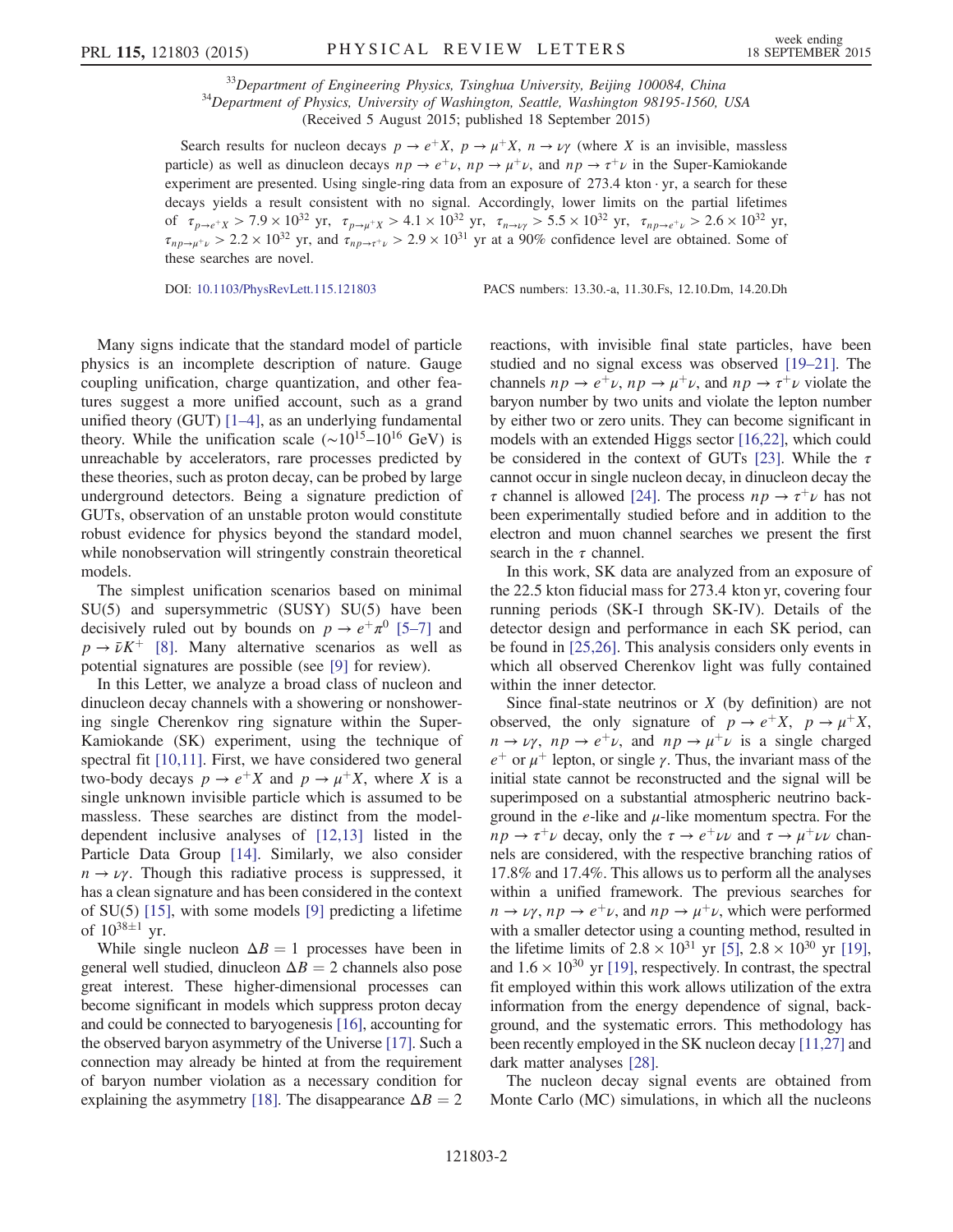of the water  $H_2O$  molecule are assumed to decay with equal probability. The final state particles are generated with energy and momentum uniformly distributed in phase space. The effects of Fermi motion, nuclear binding energy, as well as nucleon-nucleon correlated decays [\[29\]](#page-5-19) are taken into account for both nucleon [\[30](#page-5-20)–32] and dinucleon searches [\[33\].](#page-5-21) The signal Fermi momentum distributions are simulated using a spectral function fit to electron-<sup>12</sup>C scattering data [\[34\].](#page-5-22) The SK detector simulation [\[26\]](#page-5-23) is based on the GEANT-3[\[35\]](#page-5-24) package, with the TAUOLA [\[36\]](#page-5-25) package employed for decaying the  $\tau$  leptons. For the  $np \rightarrow \tau^+\nu$  mode we generated three MC samples, with the  $\tau$  decaying to  $e^+\nu\nu$ ,  $\mu^+\nu\nu$ , and all decay channels. The latter allows us to study sample contamination in the two selected leptonic  $\tau$  channels from the hadronic  $\tau$  channels and thus identify sample purity after the event selection. We have confirmed that the resulting MC charged lepton spectra from  $\tau \to e^+ \nu \nu$  and  $\tau \to \mu^+ \nu \nu$  decays agree with the theoretical formula [\[37\]](#page-5-26). For  $p \to e^+ X$  and  $p \to \mu^+ X$ modes, the invisible  $X$  particle cannot be a fermion by spin conservation, but in our spin-insensitive MC it was simulated as a neutrino. In total, around 4200 signal events were generated within the fiducial volume for each SK period for single nucleon decays and around 8400 for dinucleon decays.

Atmospheric neutrino background interactions were generated using the flux of Honda et al. [\[38\]](#page-5-27) and the NEUT simulation package [\[39\],](#page-5-28) which uses a relativistic Fermi gas model. Background MC corresponding to a 500-year exposure of the detector was simulated for each detector phase. We used the same atmospheric neutrino MC simulation as the standard SK oscillation analysis [\[40\].](#page-5-29)

The event selection applied to the fully contained data is the following: (i) a single Cherenkov ring is present, (ii) the ring is showering (electronlike) for  $p \to e^+ X$ ,  $n \to \nu \gamma$ ,  $np \to e^+ \nu$ , and  $np \to \tau^+ \nu (\tau \to e^+ \nu \nu)$  and nonshowering (muonlike) for  $p \to \mu^+ X$ ,  $np \to \mu^+ \nu$ , and  $np \rightarrow \tau^+ \nu (\tau \rightarrow \mu^+ \nu \nu)$ , (iii) there are zero decay electrons for modes with an e-like ring and one decay electron for those with a  $\mu$ -like ring, (iv) the reconstructed momentum lies in the range 100 MeV/ $c \leq p_e \leq 1000$  MeV/c for  $p \rightarrow e^+ X$ ,  $n \rightarrow \nu \gamma$  and in the range 200 MeV/ $c \leq p_\mu \leq$ 1000 MeV/c for  $p \rightarrow \mu^{+}X$ , with the range extended to 100–1500 MeV/c for dinucleon decays with an e-like ring and 200–1500 MeV/c for those with a  $\mu$ -like ring. In total, approximately 37 000 fully contained events were obtained in the SK-I to SK-IV data-taking periods. After the criteria (i)–(iv) have been applied, the final data samples for single nucleon decay searches with an e-like ring contain 8500 events and 6000 events for the case of  $\mu$ -like ring, with momenta up to one  $GeV/c$ . To search for dinucleon decays we consider lepton momenta up to 1500 MeV/c. The final samples for the dinucleon modes contain 9500 events for the  $e$ -like channels and 6500 events for the  $\mu$ -like ones. See Ref. [\[41\]](#page-5-30) for details regarding reconstruction.

The signal detection efficiency is defined as the fraction of events passing selection criteria compared to the total number of events generated within the true fiducial volume. The average detection efficiency for e-like channels is  $(94.0 \pm 0.4)\%$  for all SK data-taking periods. For the  $\mu$ -like channels, the average detection efficiency is  $76.4 \pm 0.6\%$ for SK-I to SK-III and  $91.7 \pm 0.4\%$  for SK-IV. The increase in efficiency observed in SK-IV for channels with a  $\mu$ -like ring, comes from a 20% improvement in the detection of muon decay electrons after an upgrade of the detector electronics [\[26\].](#page-5-23)

For the e-like momentum spectrum up to 1500 MeV/c, the dominant background contribution, composing 75.8% of the events, comes from the  $\nu_e$  charged-current (CC) quasielastic (QE) neutrino channel. The  $\nu_e$  CC single-pion production constitutes 13.0% of the background, while the  $\nu_e$  CC coherent-pion, CC multipion, and neutral-current (NC) single-pion productions contribute around 1.1%, 1.1%, and 1.6%, respectively. About 3.5% and 1.1% of events come from  $\nu_{\mu}$  NC single-pion and coherent-pion production. For the  $\mu$ -like momentum spectrum up to 1500 MeV/c, the dominant contribution of around 78.6% comes from  $\nu_{\mu}$  CCQE. Similarly,  $\nu_{\mu}$  CC single-pion, CC coherent-pion, and CC multipion as well as NC single-pion production contribute around 16.2%, 1.4%, 1.6% and 0.8%, respectively.

After event selection, a spectral fit is performed on the reconstructed charged lepton momentum distribution of the events. The  $\chi^2$  minimization fit is based on the Poisson distribution, with the systematic uncertainties accounted for by quadratic penalties ("pull terms") [\[10\]](#page-5-6). The  $\chi^2$  function used in the analysis is

$$
\chi^2 = 2 \sum_{i=1}^{\text{nbins}} \left( N_i^{\text{exp}} + N_i^{\text{obs}} \left[ \ln \frac{N_i^{\text{obs}}}{N_i^{\text{exp}}} - 1 \right] \right) + \sum_{j=1}^{N_{\text{system}}} \left( \frac{\epsilon_j}{\sigma_j} \right)^2,
$$
  

$$
N_i^{\text{exp}} = [\alpha N_i^{\text{back}} + \beta N_i^{\text{sig}}] \left( 1 + \sum_{j=1}^{N_{\text{system}}} f_i^j \frac{\epsilon_j}{\sigma_j} \right),
$$
 (1)

where *i* labels the analysis bin. The terms  $N_i^{obs}$ ,  $N_i^{sig}$ ,  $N_i^{back}$ ,  $N_i^{\text{exp}}$  are the numbers of observed data, signal MC, background MC, and the total (signal and background) MC events in each bin  $i$ . The index  $j$  labels the systematic errors, while  $\epsilon_j$  and  $f_i^j$  correspond to the fit error parameter and the fractional change in the  $N_i^{\text{exp}}$  bin due to 1-sigma error uncertainty  $\sigma_i$ , respectively. The fit is performed for two parameters  $\alpha$  and  $\beta$ , which denote the background and signal normalizations, respectively. After the event selection, the signal MC distribution is normalized to the background by the integral, which in turn is normalized to the SK live time. This allows us to identify the fit point  $\alpha$ ,  $\beta$ ) = (1,0) with the no-signal hypothesis. Similarly,  $(\alpha, \beta) = (0, 1)$  signifies that the data are described by signal only, with the signal amount equal to background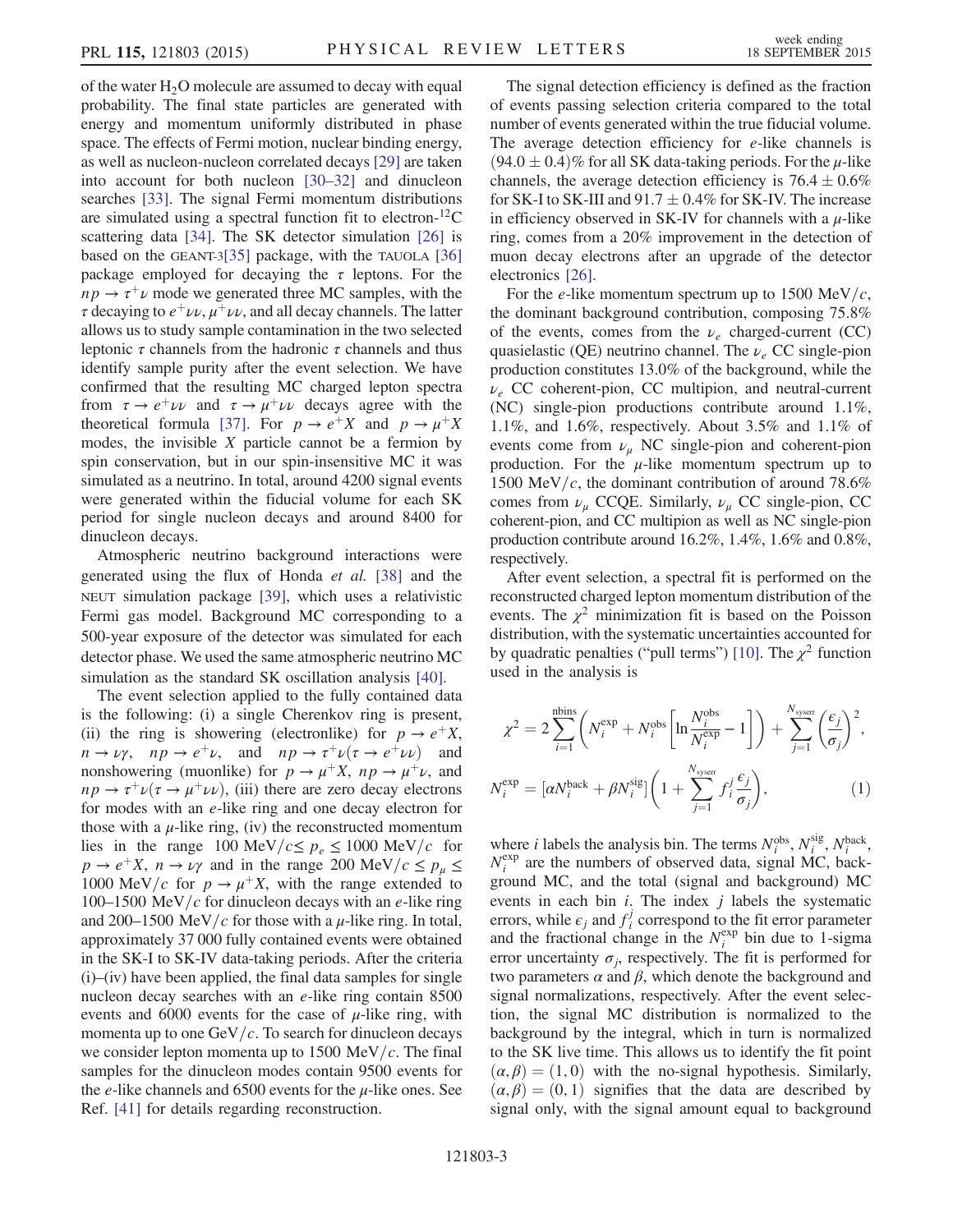<span id="page-3-0"></span>

|  | TABLE I. Systematic errors of spectrum fits, with $1\sigma$ uncertainties and resulting fit pull terms. Errors specific to signal and background |  |  |  |  |
|--|--------------------------------------------------------------------------------------------------------------------------------------------------|--|--|--|--|
|  | are denoted by $S$ and $B$ , while those that are common to both by $SB$ .                                                                       |  |  |  |  |

| Decay mode                                       |                             | $p \rightarrow e^+ X$     | $p \rightarrow \mu^+ X$    |                  |
|--------------------------------------------------|-----------------------------|---------------------------|----------------------------|------------------|
| Systematic error                                 | 1- $\sigma$ uncertainty (%) | Fit pull $(\sigma)$       | Fit pull $(\sigma)$        |                  |
| Final state interactions                         | 10                          | 0.10                      | $-0.60$                    | B                |
| Flux normalization $(E_v < 1 \text{ GeV})$       | $25^{\rm a}$                | $-0.23$                   | $-0.08$                    | B                |
| Flux normalization $(E_u > 1 \text{ GeV})$       | $15^{b}$                    | $-1.44$                   | $-0.50$                    | B                |
| $M_A$ in $\nu$ interactions                      | 10                          | 0.69                      | 0.23                       | B                |
| Single meson cross section in $\nu$ interactions | 10                          | $-0.55$                   | $-0.14$                    | $\boldsymbol{B}$ |
| Energy calibration of SK-I, -II, -III, -IV       | 1.1, 1.7, 2.7, 2.3          | $0.58, -0.91, 0.48, 0.38$ | $-0.54, 0.07, -0.14, 0.26$ | SB               |
| Fermi model comparison                           | $10^{\circ}$                | $-0.08$                   | 0.70                       | S                |
| Nucleon-nucleon correlated decay                 | 100                         | 0.00                      | 0.06                       |                  |

<sup>a</sup>Uncertainty linearly decreases with  $\log E_{\nu}$  from 25% (0.1 GeV) to 7% (1 GeV).

<sup>b</sup>Uncertainty is 7% up to 10 GeV, linearly increases with  $\log E_v$  from 7% (10 GeV) to 12% (100 GeV) and then 20% (1 TeV). Estimated from comparison of spectral function and Fermi gas model.

MC normalized (prefit) to live time. The  $\chi^2$  minimization is carried out over each  $\alpha$  and  $\beta$  in the grid according to  $\partial \chi^2/\partial \epsilon_i = 0$ . The resulting global minimum is defined as the best fit. Further details on the fit and specifics of systematic error treatment can be found in [\[11,28,42\].](#page-5-17) For the  $np \rightarrow \tau^+ \nu \nu$  mode, after the appropriate event selection is applied to both MC samples of  $\tau \to e^+ \nu \nu$  and  $\tau \to \mu^+ \nu \nu$ , the samples are combined for the fit, allowing us to obtain a single value for the permitted number of nucleon decays at 90% C.L.

The systematic errors can be divided into signal-specific (S), background-specific (B) as well as detector and reconstruction errors, which are common to both signal and background (SB). The two signal specific systematics are from Fermi motion and nucleon-nucleon correlated decay. For background, in order to methodically select the dominant systematics, we started from more than 150 errors employed in the SK oscillation analysis [\[42\]](#page-5-31) and chose those which affect the analyses bins by more than 5% ( $|f_i^j| \ge 0.05$ ). Relaxing this criteria to 1% does not significantly alter the results, but complicates the analysis [\[11\].](#page-5-17) As in [\[11\],](#page-5-17) we have found that the dominant contributions originate from uncertainties related to neutrino flux and energy calibration (common to both signal and background). Including the signal systematics, the total number of considered errors is 11 and they are the same for all modes. In Table [I](#page-3-0) we display the complete list of systematics, their uncertainties and fitted pull terms for two representative examples  $p \to e^+ X$  and  $p \rightarrow \mu^+ X$ .

The spectral fit determines the overall background and signal normalizations  $\alpha$  and  $\beta$ , with the fit results displayed in Table [II.](#page-3-1) The outcome shows that no significant signal excess has been observed, with the data  $\Delta \chi^2 = \chi^2 - \chi^2_{\text{min}}$  being within  $1\sigma$  of the background only hypothesis for all search modes except for  $p \to \mu^+ X$ , which is within  $2\sigma$ .

The lower lifetime limit on the processes can then be computed from the 90% confidence level value of  $\beta$  $(\beta_{90 \text{ CI}})$ , which translates into the allowed amount of signal at 90% confidence level according to  $N_{90 \text{ C.L.}} = \beta_{90 \text{ C.L.}} \cdot N^{\text{signal}}$ , where  $N^{\text{signal}}$  is the total number of signal events. The partial lifetime limit is then calculated from

$$
\tau_{90 \text{ C.L.}}/\mathcal{B} = \frac{\sum_{sk=SK1}^{SK4} \lambda_{sk} \epsilon_{sk} N^{\text{nucleons}}}{N_{90 \text{ C.L.}}},\tag{2}
$$

<span id="page-3-1"></span>TABLE II. Best fit  $(\alpha, \beta)$  parameter values, best fit  $\chi^2/\text{d.o.f.}$ , no signal  $\Delta \chi^2$ , 90% C.L. value of  $\beta$  parameter, allowed number of nucleon decay events in the full 273.4 kton yr exposure and a partial lifetime limit for each decay mode at 90% C.L. The sensitivity and lifetime limit for dinucleon decay modes are per  $^{16}$ O nucleus.

| Decay mode                  | Best fit          | Best fit         | No signal       | Data            | Data              | Sensitivity                   | $\tau/B$                      |  |
|-----------------------------|-------------------|------------------|-----------------|-----------------|-------------------|-------------------------------|-------------------------------|--|
|                             | $(\alpha, \beta)$ | $\chi^2$ /d.o.f. | $\Delta \chi^2$ | $\beta$ 90 C.L. | $N_{\rm 90~C.L.}$ | $(\times 10^{31} \text{ yr})$ | $(\times 10^{31} \text{ yr})$ |  |
| $p \rightarrow e^+ X$       | (1.050, 0.002)    | 70.9/70          | 0.19            | 0.013           | 108               | 79                            | 79                            |  |
| $n \rightarrow \nu \gamma$  | (1.045, 0.004)    | 70.5/70          | 0.43            | 0.015           | 125               | 58                            | 55                            |  |
| $p \rightarrow \mu^+ X$     | (0.960, 0.016)    | 63.2/62          | 3.43            | 0.032           | 187               | 77                            | 41                            |  |
| $np \rightarrow e^+ \nu$    | (0.955, 0.000)    | 122.5/110        | 0.00            | 0.004           | 33                | 10                            | 26                            |  |
| $np \rightarrow \mu^+ \nu$  | (0.910, 0.000)    | 97.0/102         | 0.00            | 0.005           | 36                | 11                            | 20                            |  |
| $np \rightarrow \tau^+ \nu$ | (0.910, 0.000)    | 224.6/214        | 0.00            | 0.006           | 96                |                               |                               |  |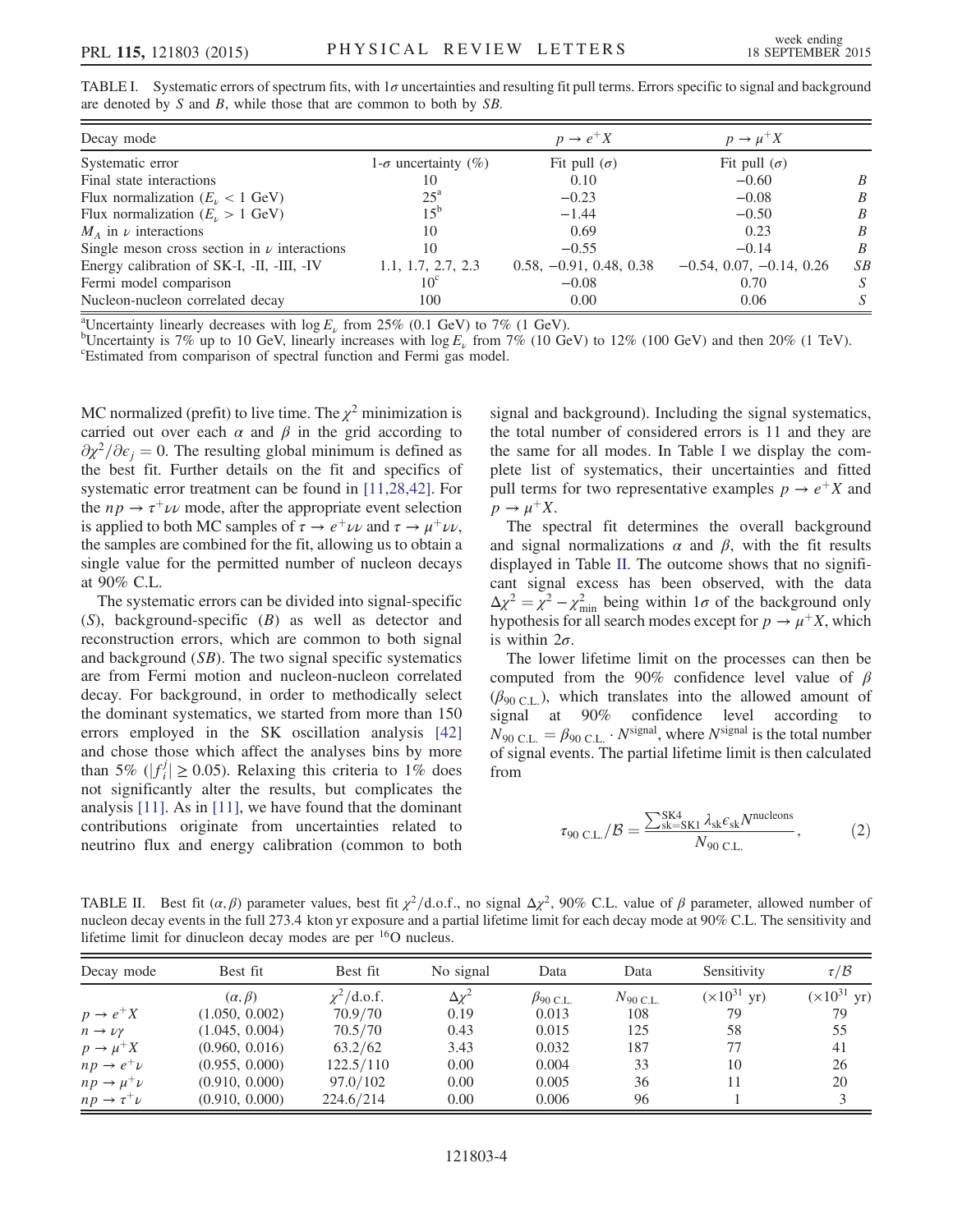<span id="page-4-0"></span>

FIG. 1 (color online). (Top) Reconstructed momentum distribution for 273.4 kton yr of combined SK data (black dots) and the best-fit result for the atmospheric neutrino background Monte Carlo simulations (solid line). The corresponding residuals are shown below, after fitted background subtraction from data. (Bottom) The 90% confidence level allowed nucleon decay signal (hatched histograms), from the signal and background MC fit to data. All modes are shown (overlaid), with  $e$ -like channels on the left and  $\mu$ -like channels on the right.

where B is the branching ratio of a process,  $\epsilon_{sk}$  and  $\lambda_{sk}$  are the signal efficiency and the exposure in kton yr for each SK phase,  $N_{90 \text{ C.L.}}$  is the amount of signal allowed at the  $90\%$  confidence level, and  $N<sup>nucleons</sup>$  is the number of nucleons per kiloton of water, corresponding to  $3.3 \times 10^{32}$ ,  $2.7 \times 10^{32}$ , and  $3.3 \times 10^{31}$  for proton, neutron, and dinucleon decay searches, respectively.

The resulting fitted spectra for the  $273.4$  kton  $\cdot$  yr of combined SK data can be found in Fig. [1](#page-4-0). The upper figures display the best-fit result for atmospheric neutrino background (solid line) without the signal fitted to the data (black dots) and the corresponding residuals after the fitted MC is subtracted from the data. It is seen that the background MC describes the data well. The bottom figures display the 90% C.L. allowed signal (hatched histogram), obtained from the fit of background with signal to data, with all the  $e$ -like and  $\mu$ -like spectra overlaid with all the modes. The  $N_{90 \text{ C.L.}}$  as well as resulting sensitivities and calculated lifetime limits for the decays are shown in Table [II.](#page-3-1) The sensitivities were obtained assuming that data are described by background. For the  $np \to \tau \nu$  mode we have combined the  $\tau$  channels  $e^{\mu} \nu \nu$  and  $\mu^{\mu} \nu \nu$ , weighted by their respective branching ratios. This limit is then multiplied by 1.15 to account for roughly 85% sample purity of the tau channels. We set the lower limits on the partial lifetimes of the decay modes at the 90% C.L., with the results shown in Table [II.](#page-3-1)

In conclusion, the single Cherenkov ring momentum spectra in Super-Kamiokande are well described by atmospheric neutrinos, including the effect of neutrino oscillation and systematic uncertainties, up to  $1500 \text{ MeV}/c$ . We find no evidence for any contribution from the six different nucleon and dinucleon decay modes that would produce a showering or nonshowering Cherenkov ring. The results of this analysis provide a stringent test of new physics. The obtained limits represent more than an order of magnitude improvement over the previous analyses of  $n \to \nu \gamma$  [\[5\]](#page-5-3) and two orders of magnitude for  $np \rightarrow e^+ \nu$  and  $np \rightarrow \mu^+ \nu$ [\[19\]](#page-5-13). The searches for  $p \to e^+ X$ ,  $p \to \mu^+ X$  (where X is an invisible, massless particle) and  $np \to \tau^+\nu$ , are novel. The dinucleon decay limits restrict  $\Delta B = 2$  processes with L violated by either zero or two units.

We gratefully acknowledge the cooperation of the Kamioka Mining and Smelting Company. The Super-Kamiokande experiment was built and has been operated with funding from the Japanese Ministry of Education, Culture, Sports, Science and Technology, the U.S. Department of Energy, and the U.S. National Science Foundation.